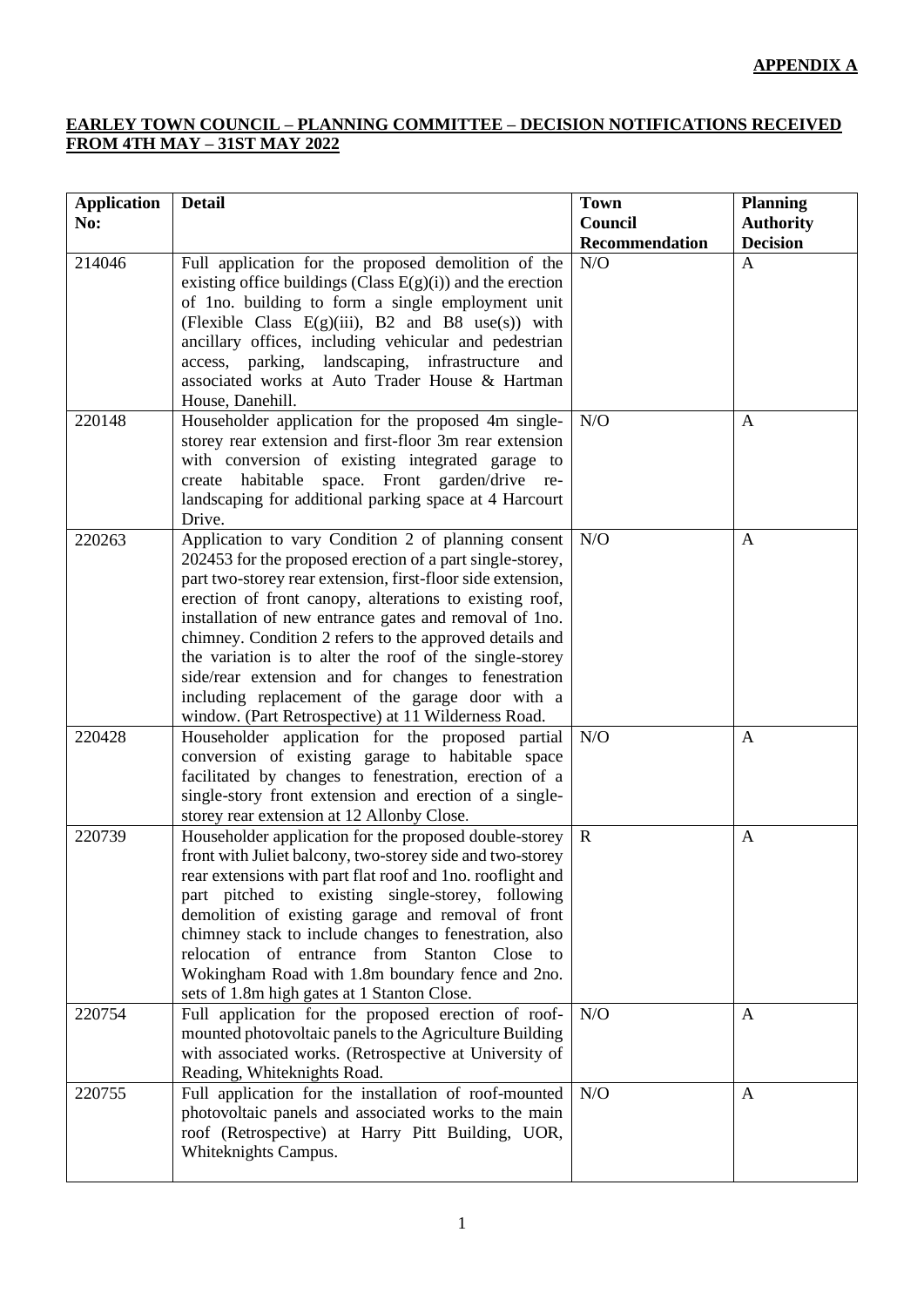|        |                                                                                                                                                                                                                                                                                                                     |             | <b>IMALIA</b> |
|--------|---------------------------------------------------------------------------------------------------------------------------------------------------------------------------------------------------------------------------------------------------------------------------------------------------------------------|-------------|---------------|
| 220777 | Householder application for proposed single-storey rear<br>extension, erection of single-storey outbuilding to the<br>rear to replace existing shed, internal alterations<br>including convers on of the existing garage, and<br>installation of 7no. rooflights at 19 Highfields.                                  | N/O         | A             |
| 220797 | Householder application for the proposed erection of a<br>single-storey front porch at 10 Basil Close.                                                                                                                                                                                                              | N/O         | A             |
| 220845 | Householder application for the proposed erection of a<br>single-storey side and rear extension, loft conversion<br>with rear dormer and insertion of 2no. rooflights,<br>following demolition of existing outbuilding<br>at<br>3 Lakeside.                                                                         | N/O         | $\mathbf{A}$  |
| 220882 | Householder application for the proposed erection of a<br>single-storey side extension at 20 Reeds Avenue.                                                                                                                                                                                                          | N/O         | $\mathbf{A}$  |
| 220901 | Householder application for proposed part single- part<br>two-storey extension into the garden, 2no. rooflights,<br>new fencing to the front of the property, erection of<br>single-storey outbuilding and associated fenestration.<br>(Retrospective) at 80 Beech Lane.                                            | $\mathbf R$ | $\mathbf{A}$  |
| 220908 | Householder application for the proposed part single-<br>storey, part two-storey sides and rear extension, and new<br>front porch following demolition of existing garden<br>store, conservatory, kitchen/diner, front porch and<br>outbuildings, plus<br>lowered<br>driveway<br>new<br>at<br>35 Wychwood Crescent. | N/O         | A             |
| 220914 | Householder application for the proposed garage<br>conversion to a habitable space at 48 Bridport Close.                                                                                                                                                                                                            | C/A         | A             |
| 220943 | Householder application for the proposed part single-<br>storey front extension incorporating front porch<br>following demolition of existing front porch, two-storey<br>rear extension following demolition of existing sunroom<br>plus changes to Fenestration at 36 Huntingdon Close.                            | N/O         | $\mathbf{A}$  |
| 220950 | Householder application for the proposed part single-<br>storey rear extension (Retrospective) at 82 Redhatch<br>Drive.                                                                                                                                                                                             | N/O         | $\mathbf{A}$  |
| 221021 | Householder application for the proposed erection of a<br>single-storey rear extension, and alterations to existing<br>garage roof at 10 Faygate Way.                                                                                                                                                               | N/O         | A             |
| 221051 | Householder application for the proposed erection of a<br>single-storey side extension, plus<br>changes<br>to<br>fenestration at 34 Wickham Road.                                                                                                                                                                   | N/O         | A             |
| 221097 | Householder application for the proposed part single-<br>part two-storey side/rear extension and installation of<br>2no. rooflights, following the demolition of existing<br>detached garage at 10 Lakeside.                                                                                                        | N/O         | $\mathbf{A}$  |
| 221102 | Householder application for the proposed single-storey<br>front extension and part side extension at 31 Chatton<br>Close.                                                                                                                                                                                           | $\mathbf R$ | A             |
| 221110 | Householder application for the proposed conversion of<br>the garage to create habitable accommodation at<br>7 Knossington Close.                                                                                                                                                                                   | N/O         | $\mathbf{A}$  |
| 221130 | Householder application for the proposed erection of a<br>single-storey front extension and a part single- part two-<br>storey side/rear extension at 15 Stanton Close.                                                                                                                                             | N/O         | A             |